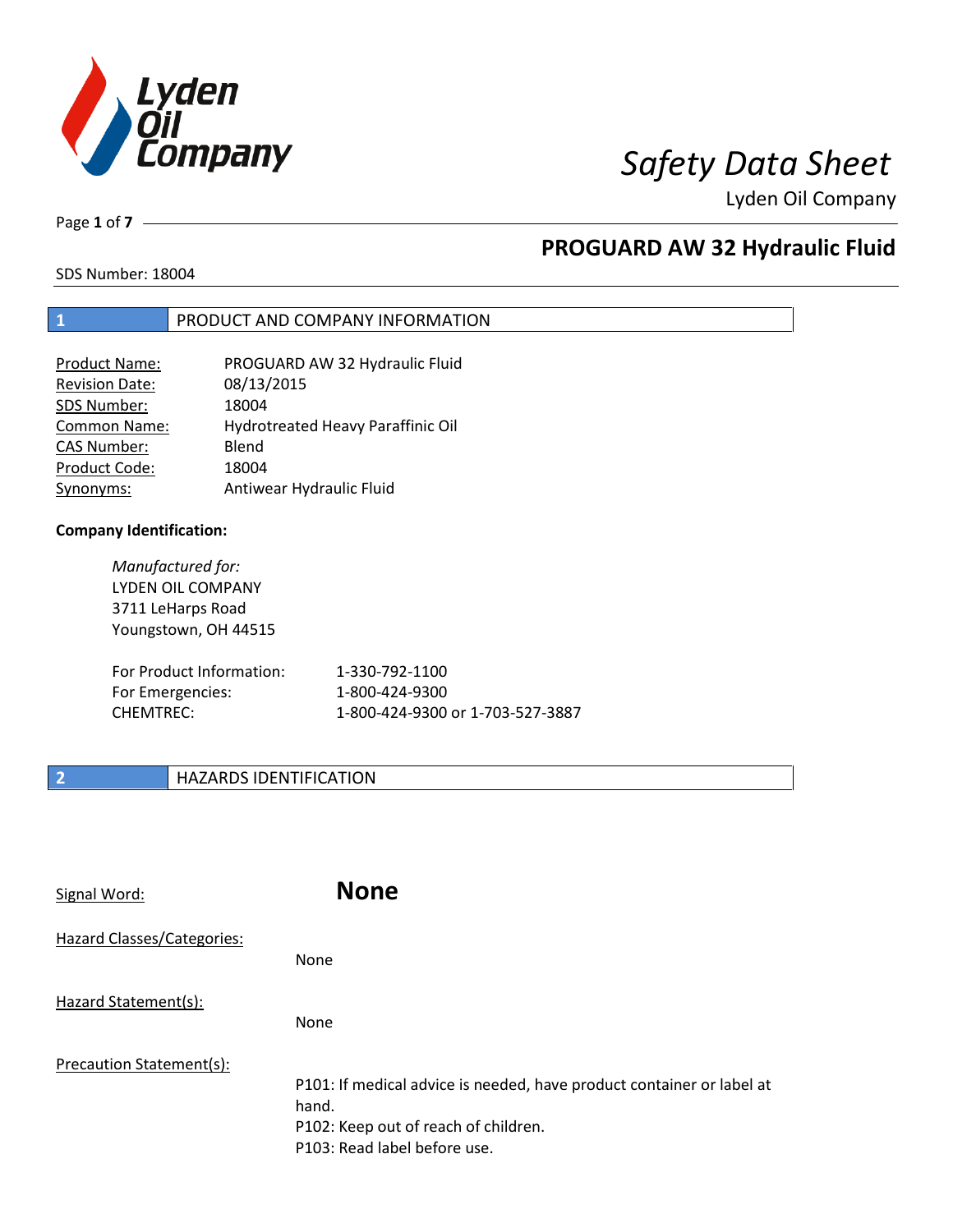

Page **2** of **7**

## **PROGUARD AW 32 Hydraulic Fluid**

SDS Number: 18004

Other Hazard Statement(s):

Repeated exposure may cause skin dryness or cracking.

|  | COMPOSITION / INFORMATION ON INGREDIENTS |  |
|--|------------------------------------------|--|
|--|------------------------------------------|--|

Ingredients:

*Mixture of the substances listed below with nonhazardous additions.*

| <b>Chemical Name</b>                                      | <b>CAS Number</b> | Percentage |
|-----------------------------------------------------------|-------------------|------------|
| Distillates (petroleum), solvent-dewaxed heavy paraffinic | 64742-65-0        | >98        |
| Additives                                                 | Proprietary       |            |

*\*Any concentration shown as a range is to protect confidentiality or is due to batch variation.*

| $\sqrt{4}$ | $\mathbf{A}$<br><b>PIDCT</b><br>.<br>AID MEASURES<br>כחו־ |
|------------|-----------------------------------------------------------|
|            |                                                           |

### Description of First Aid Measures:

| Inhalation:   | No treatment necessary under normal conditions of use. If<br>symptoms persist, obtain medical advice.             |
|---------------|-------------------------------------------------------------------------------------------------------------------|
| Skin Contact: | Wash with soap and water. Remove contaminated clothing and wash<br>before reuse. Get medical attention if needed. |
| Eye Contact:  | Rinse opened eye for several minutes under running water. If<br>symptoms persist, consult medical attention.      |
| Ingestion:    | Rinse mouth with water. If symptoms develop, obtain medical<br>attention.                                         |

Symptoms and Effects, both acute and delayed:

No further relevent data available.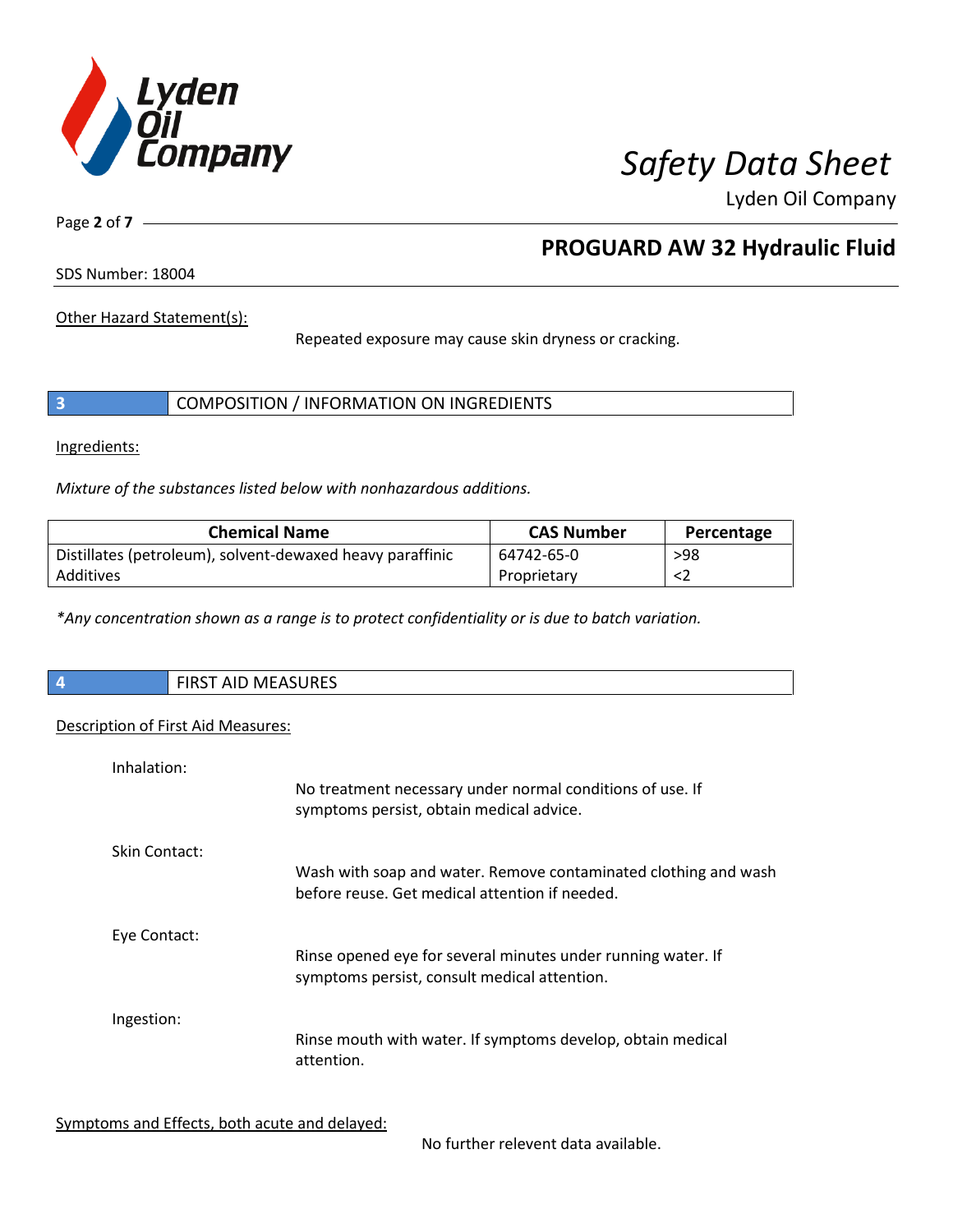

**PROGUARD AW 32 Hydraulic Fluid**

Lyden Oil Company

SDS Number: 18004

Page **3** of **7**

Recommended Actions:

Treat symptomatically. Call a doctor or poison control center for guidance.

| 5<br>FIRE FIGHTING MEASURES               |                                                                                                                                                                                                   |
|-------------------------------------------|---------------------------------------------------------------------------------------------------------------------------------------------------------------------------------------------------|
| Recommended Fire-Extinguishing Equipment: | Use dry powder, foam, or carbon dioxide fire<br>extinguishers. Water may be ineffective in fighting<br>an oil fire unless used by experienced fire fighters.                                      |
| Possible Hazards During a Fire:           | Hazardous combustion products may include: A<br>complex mixture of airborne solid and liquid<br>particulates and gases (smoke). Carbon monoxide.<br>Unidentified organic and inorganic compounds. |
| <b>Recommendations to Firefighters:</b>   | Proper protective equipment including breathing<br>apparatus.                                                                                                                                     |
| 6<br><b>ACCIDENTAL RELEASE MEASURES</b>   |                                                                                                                                                                                                   |
| <b>Personal Precautions:</b>              | Avoid contact with skin, eyes, and clothing.<br>Keep away from sources of ignition.                                                                                                               |
| <b>Emergency Procedures:</b>              | Contain spilled material, collect in suitable and<br>properly labled containers.                                                                                                                  |
| <b>Environmental Precautions:</b>         | Do not allow to reach sewage system or any water<br>course.<br>Do not allow to enter ground waters.                                                                                               |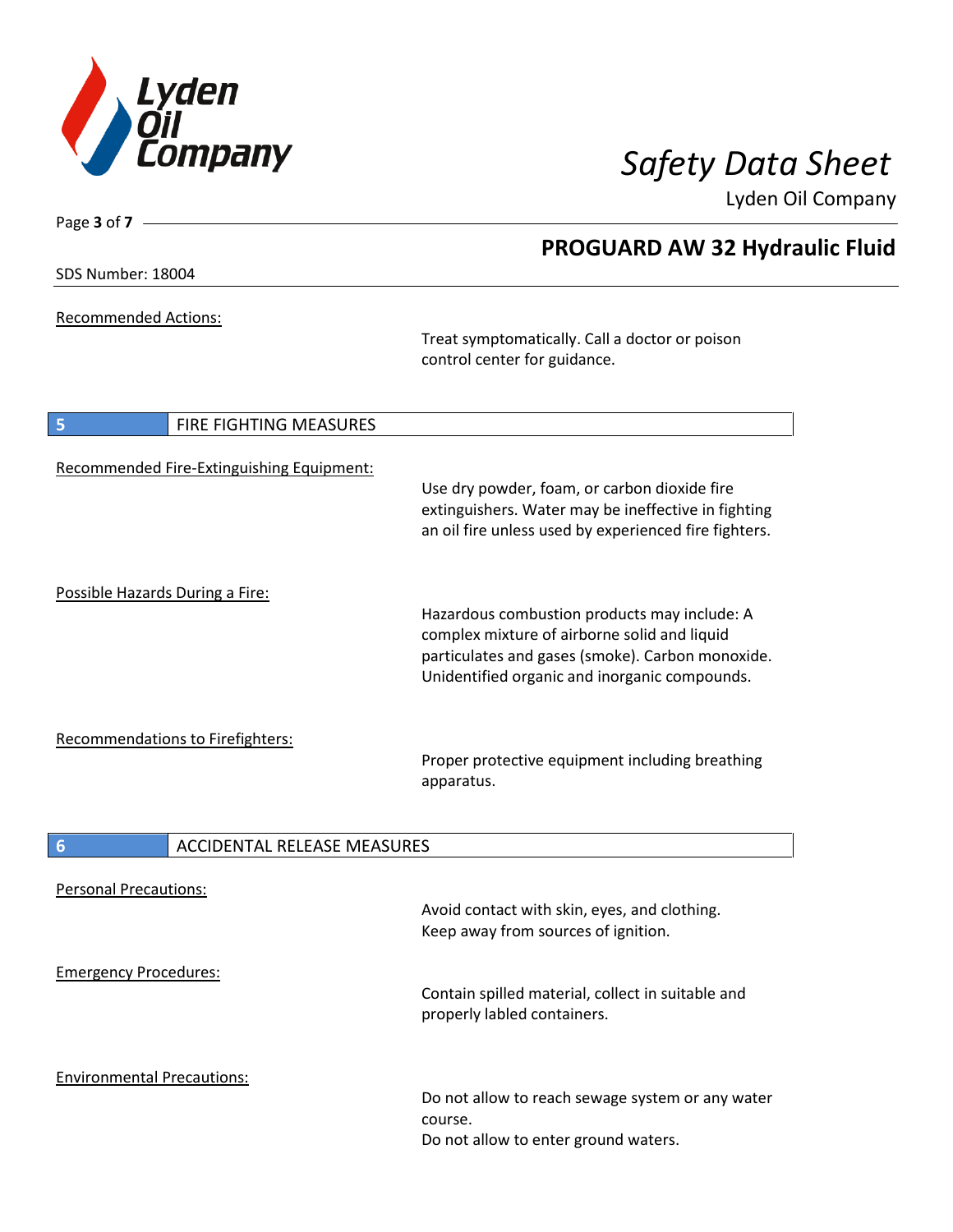

Page **4** of **7**

## **PROGUARD AW 32 Hydraulic Fluid**

SDS Number: 18004

Cleanup Procedures:

Pick up excess with inert absorbant material.

| $\overline{7}$               | HANDLING AND STORAGE |
|------------------------------|----------------------|
|                              |                      |
| <b>Handling Precautions:</b> |                      |

Handle with care and avoid spillage on the floor. Do not cut, weld, drill, grind, braze, or solder container.

Storage Requirements:

Keep container tightly sealed. Keep away from sources of ignition.

### **8** EXPOSURE CONTROLS / PERSONAL PROTECTION

### Exposure Limits:

-64742-65-0 Distillates (petroleum), solvent-dewaxed heavy paraffinic (>98%):

ACGIH TLV – Long-term value: 5mg/m<sup>3</sup> OSHA PEL - Long-term value: 5mg/m<sup>3</sup>

### Engineering Controls:

All ventilation should be designed in accordance with OSHA standard (29 CFR 1910.94).

Personal Protective Equipment:

Wash hands before breaks and at the end of work. Use safety glasses and gloves.

### **9** PHYSICAL AND CHEMICAL PROPERTIES

Color: Amber Physical State: Liquid Melting Point: Data not available

Odor: Data not available Odor Threshold: Data not available pH: Data not available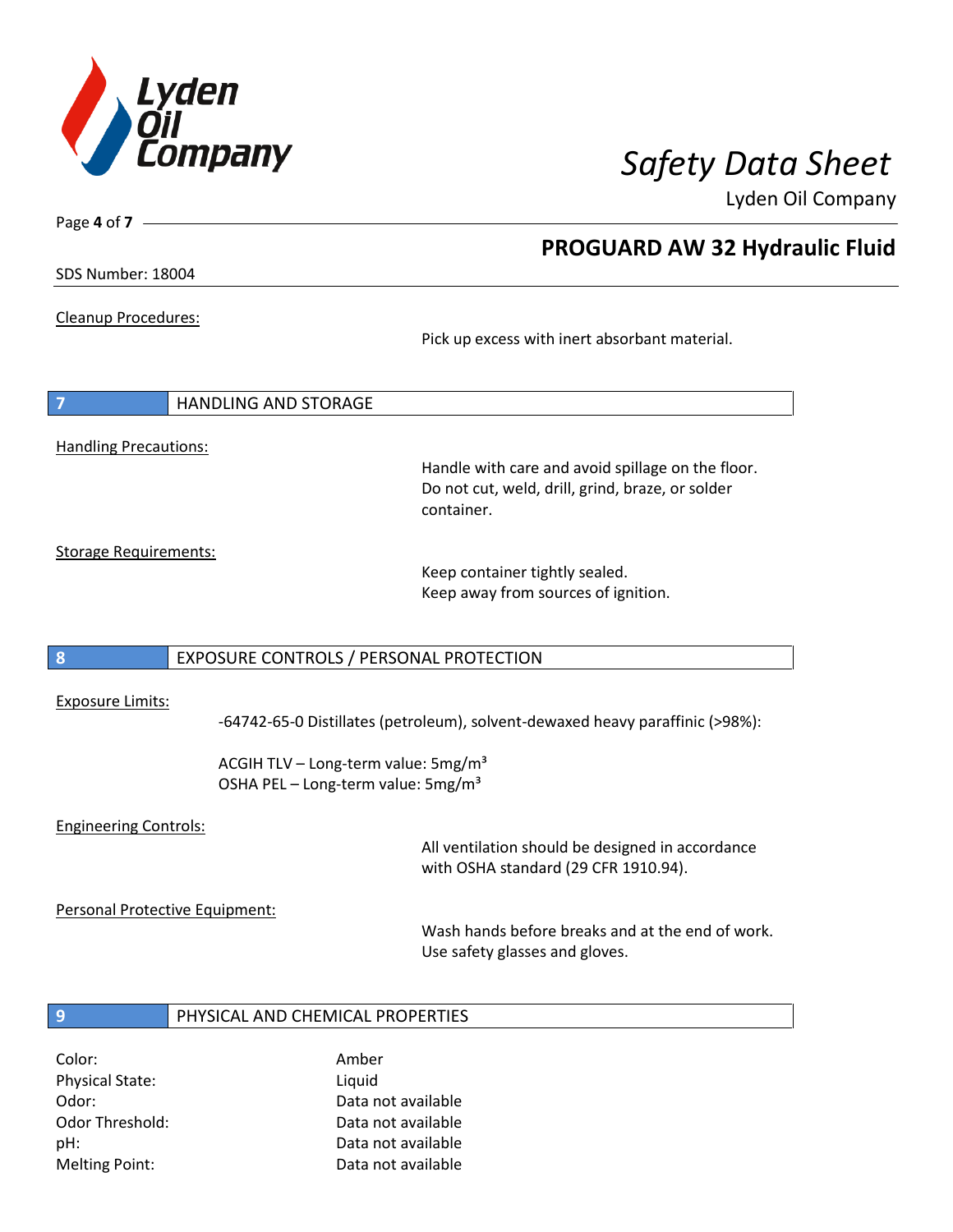

## **PROGUARD AW 32 Hydraulic Fluid**

### SDS Number: 18004

Page **5** of **7**

| <b>Boiling Point:</b>         | $>425^\circ$ F    |
|-------------------------------|-------------------|
| <b>Boiling Range:</b>         | Data no           |
| Flash Point:                  | $215.6^{\circ}$ C |
| <b>Evaporation Rate:</b>      | Data no           |
| Flammability:                 | Data no           |
| Flammability Limits:          | Data no           |
| Vapor Pressure:               | Data no           |
| Vapor Density:                | Data no           |
| <b>Relative Density:</b>      | $7.17$ por        |
| Solubilities:                 | Insolubl          |
| <b>Partition Coefficient:</b> | Data no           |
| Auto-Ignition Temperature:    | Data no           |
| Decomposition Temperature:    | Data no           |
| Viscosity:                    | $32 \text{ mm}^2$ |
|                               |                   |

Data not available 215.6° C / 420.1° F (COC Method) Data not available Data not available Data not available Data not available Data not available 7.17 pounds per gallon at 60° F Insoluble in water Data not available Data not available Data not available 32 mm<sup>2</sup>/sec (kinematic at 40° C)

# **10** STABILITY AND REACTIVITY Stability: Stable under normal conditions. Reactivity: Not reactive under normal conditions. Conditions to Avoid: Extreme temperature, sparks, open flame, and direct sunlight. Hazardous Reactions: No known hazardous reactions. Incompatible Materials:

Decomposition Products:

Hazardous decomposition products are not

No further relevant information available.

expected to form.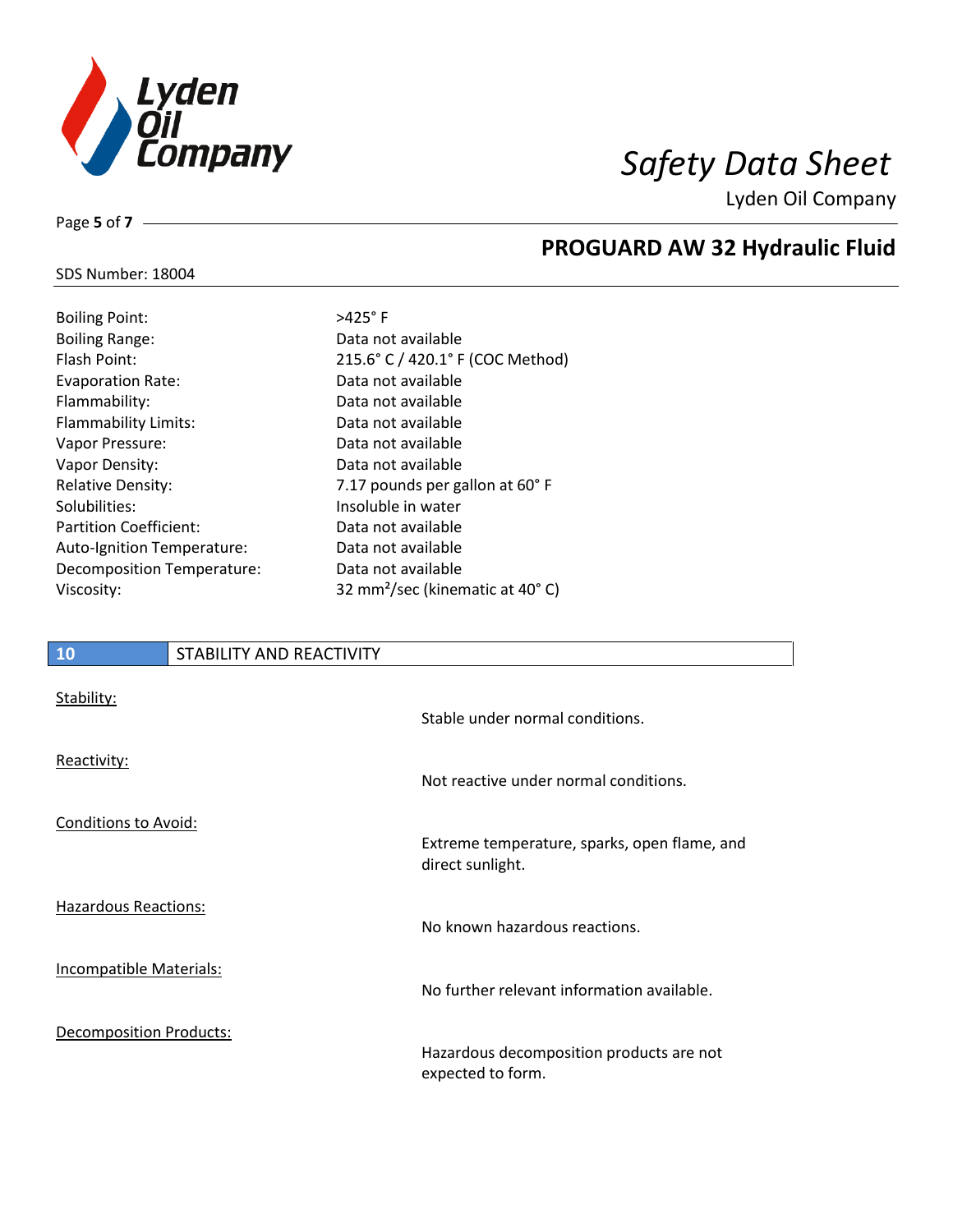

**PROGUARD AW 32 Hydraulic Fluid**

Lyden Oil Company

SDS Number: 18004

| 11                             | <b>TOXICOLOGICAL INFORMATION</b>                     |                                                                                                                           |
|--------------------------------|------------------------------------------------------|---------------------------------------------------------------------------------------------------------------------------|
| Routes of Exposure:            |                                                      |                                                                                                                           |
|                                |                                                      | Skin and eye contact are the primary routes of<br>exposure although exposure may occur following<br>accidental ingestion. |
| <b>Exposure Effects:</b>       |                                                      | Repeated skin contact may cause dermatitis or an<br>oil acne.                                                             |
| <b>Measures of Toxicity:</b>   |                                                      | No test data available.                                                                                                   |
|                                | Carcinogenic/Mutagenic Precautions:                  | Non-carcinogenic and not expected to be<br>mutagentic.                                                                    |
| 12                             | <b>ECOLOGICAL INFORMATION</b>                        |                                                                                                                           |
| <b>Ecological Precautions:</b> |                                                      | Avoid exposing to the environment.                                                                                        |
|                                |                                                      |                                                                                                                           |
| <b>Ecological Effects:</b>     | No specific environmental or aquatic data available. |                                                                                                                           |
| 13                             | DISPOSAL CONSIDERATIONS                              |                                                                                                                           |
| Disposal Methods:              |                                                      | Dispose of waste material in accordance with all<br>local, state, and federal requirements.                               |
| Disposal Containers:           |                                                      | Use properly approved container for disposal.                                                                             |

Page **6** of **7**